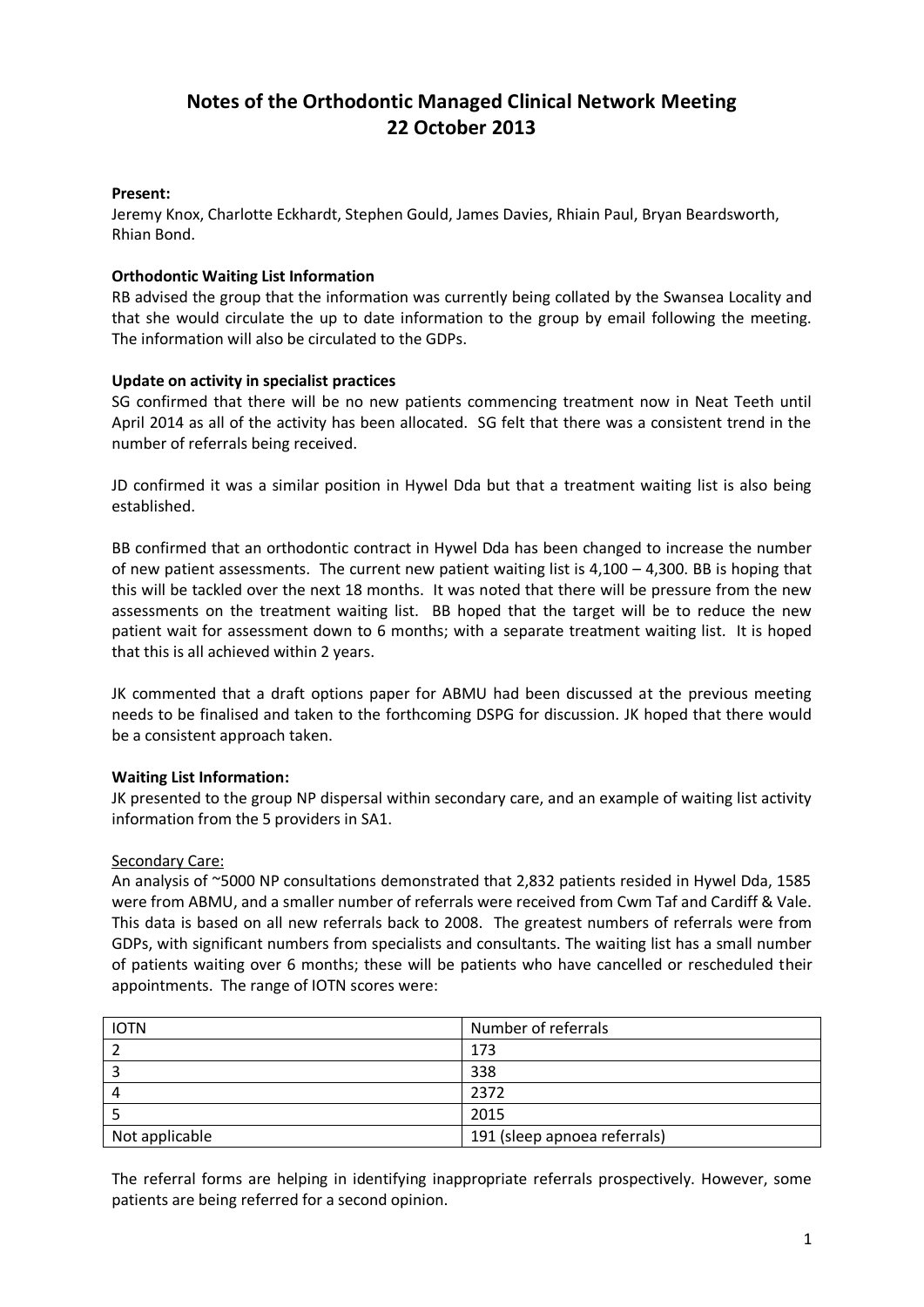Approx 50% (1950) of the referrals were accepted for treatment with 954 being discharged either with no treatment or with extraction based plans to be completed by the GDP. 1556 were referred to another service e.g. the patients problems can be resolved with oral surgery or referred to a specialist practice. 691 patients for review at a later date.

The vast majority of patients referred with skeletal problems were accepted with some, more minor cases, being referred to primary care specialists.

Most of the patients referred with missing teeth were accepted for treatment and temporary anchorage is being used to close the gaps and reduce the need for restorative care. It was noted that this service is not available in specialist orthodontic practices.

The hospital service provides a range of treatment types. The audit demonstrated adherence to agreed acceptance criteria and a functional relationship with specialists in primary care. :.

RP asked about the long term strategy for the service as there is a continuous demand for the service and with some children being referred at late stages. JK commented that there is an issue with some early referrals still coming into the system, but noted that the referral guidelines have assisted in managing this and have helped in defining the model for primary and secondary care. It was noted that there is capacity in secondary care to manage the existing demand but that this is not the same picture in primary care.

#### **SA1 providers**:

The postcodes of patients currently recorded on one of the major primary care waiting lists indicate that 2445 patients are from Swansea (including NPT), 296 for Bridgend and 189 from Hywel Dda. It was noted that there are over 100 patients on the waiting list who are over 17 years of age.

A targeted review of the referrals on those children aged 15 years and over (890) showed that 150 are over 18 years of age and >50 are over 19.

There are currently over 600 patients waiting more than 850 days for a new patient assessment. The average age of children at the time of assessment is 13/14 years old. The group recognised that to maximise effectiveness this needs to be reduced.

An audit of the children aged 15 and over showed that only 1 patient accepted treatment following assessment; 136 failed to respond; 22 declined treatment; 33 were referred to secondary care; 81 were too mild (IOTN score) to qualify for NHS treatment; 20 are subject to review and 552 are yet to be assessed. The dangers associated with patients waiting 2 years to be seen in primary care and then referred to secondary care was discussed.

A review of the IOTN scores demonstrated that 600 patients had been scored 4 (with the majority being a 4D) and over 100 patients scored 5.

The review of data has looked at those GDPs who are referring patients (more than 4 cases) with a low IOTN score; and those dentists that are making early referrals (again more than 4 cases). It was agreed that whilst this information was presented anonymously to the group that the information needed to be shared with localities to enable appropriate discussions to take place.

It was agreed that it would be useful to undertake the exercise again in 12 months time to profile the data.

Hywel Dda have agreed that all urgent referrals will be sent into secondary care for assessment; JK commented that there is capacity available to do this at present.